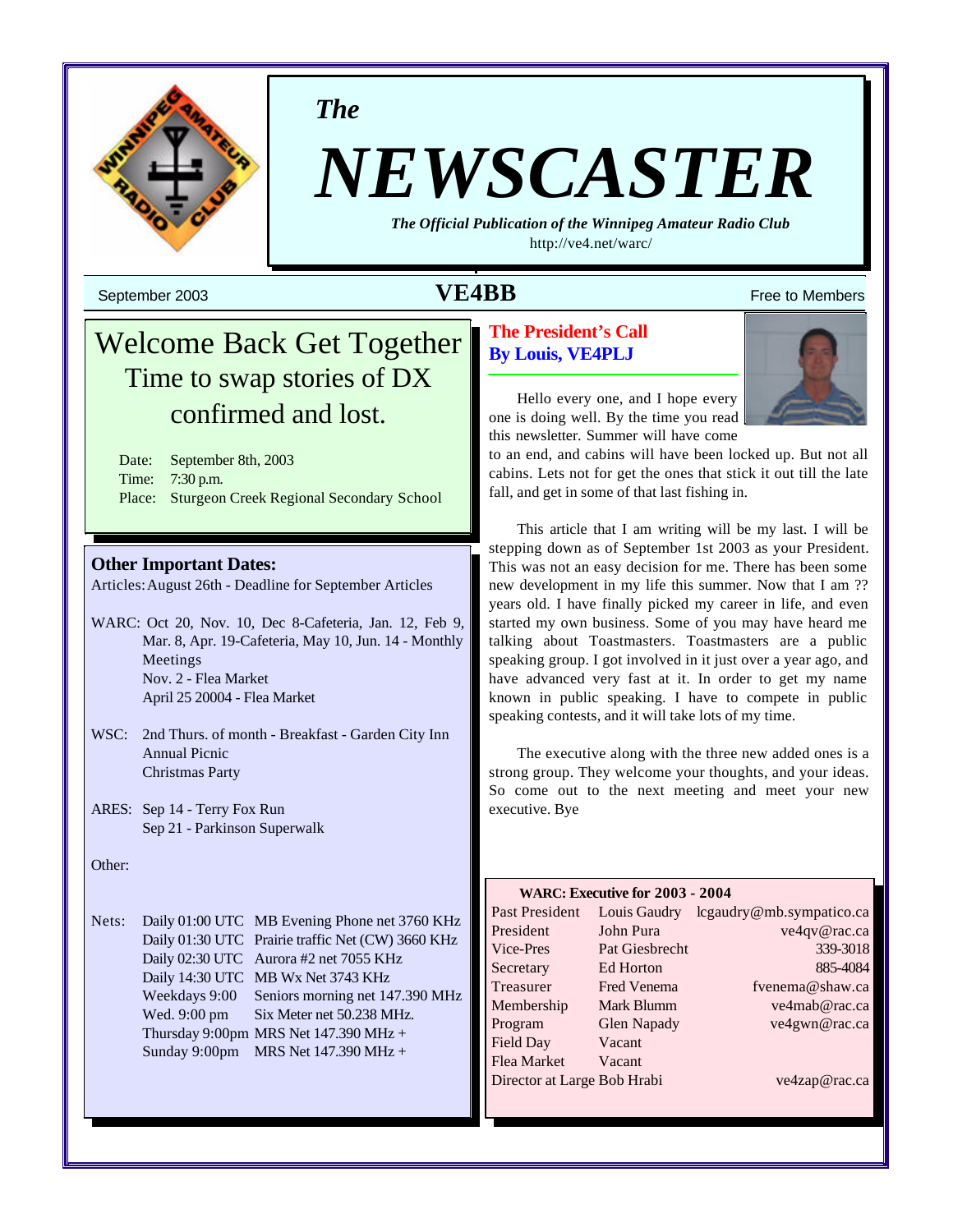#### **Minutes for W.A.R.C. June 9th, 2003 Submitted by Ruthie, VE4CRS**

Meeting called to order at 1935 hours. Introductions - 40 members and 3 guests attended.

#### *Motion to accept May minutes*

as printed in Newscaster by Derek VE4HAY, seconded by Tedd VE4VID. Carried It was noted that Eric VE4EWN was thanked for helping at Flea Market but actually wasn't there!

#### *Old Business*

By-laws: - A 5 minute debate was allowed for each by-law amendment proposal.

- A. Motion to change By-law 5:1 by Glen VE4GWN to the following: - The funds of the corporation shall be deposited in a chartered financial institution and withdrawals shall be made only on the joint signatures of the Treasurer and one of two other board members with signing authority. Seconded by David VE4DAR. Motion carried.
- B. Motion to change By-law 7:1 by Dave VE4KU to the following: - The custodian of the call VE4BB shall be any member of the board of directors who is qualified to hold the licence, failing this, any qualified member of the club at the board's discretion. Seconded by Tedd VE4VID. Motion carried.
- C. Motion to change By-law 3:3 by Jeff VE4MBQ to the following: - The Board of Directors shall be elected annually by ballot by a majority of the members present and in good standing at a meeting called for that purpose. The number of Directors elected in excess of nine (9) may be varied from time to time at the discretion



of the Board of Directors. The officers of the corporation shall be appointed from among the Directors elected from the general membership as follows: President, Vice-president, Secretary, Treasurer, Flea Market Coordinator, Field Day Coordinator, Program Coordinator, Membership Coordinator and One (1) Director at Large. Seconded by Jim VE4GZ. Motion carried.

#### *Correspondence*

Open invitation received from Interlake Amateur Radio Club to join them for Field Day, June 28 & 29 and their Yard Sale and Flea Market. Letter signed Keith Lindstrom VE4FR.

#### *Treasurer's Report Fred VE4FV*

| For May 2003.           |  |
|-------------------------|--|
| Revenue \$80.00         |  |
|                         |  |
| Bank Balance  \$5818.23 |  |

#### *Programs Glen VE4GWN*

Asked for suggestions for programs for next year. September meeting general get-together.

#### *Membership Mark VE4MAB*

152 paid members. Mark is taking renewals for next year.

#### *RAC Adam VE4SN*

The director will be unavailable for a few weeks.

Education: - Holy Cross School in St. Boniface may be interested in holding classes for Amateur Radio. He is looking into it. Possibility of a few more schools.

#### *Ares/Marathon VE4MBQ*

- 1. Five long-serving Amateur Radio Volunteers were among 27 volunteers recognized by the MB Marathon organizers Thursday 29 MAY at the "25 Unsung Heroes" Dinner held at the Best Western Victoria Inn. They were: Ellis "Al" Seddon VE4AJO; Ed Richardson VE4EAR; Dick Maguire VE4HK; Tom Mills VE4SE; Kelly Taylor VE4XT
- 2. The three Amateur Radio organizations that have participated in Marathon Communications for least 20 years were recognized in the program: WARC, MRS, University of MB Amateur Radio Society.
- 3. There are 75 amateur radio operators and assistants that have volunteered for the 2003 MB Marathon. One more volunteer is needed.
- 4. Amateur Radio briefing for the MB Marathon is TUE 10 JUN 1900h MB Sports Federation 200 Main Street, Rm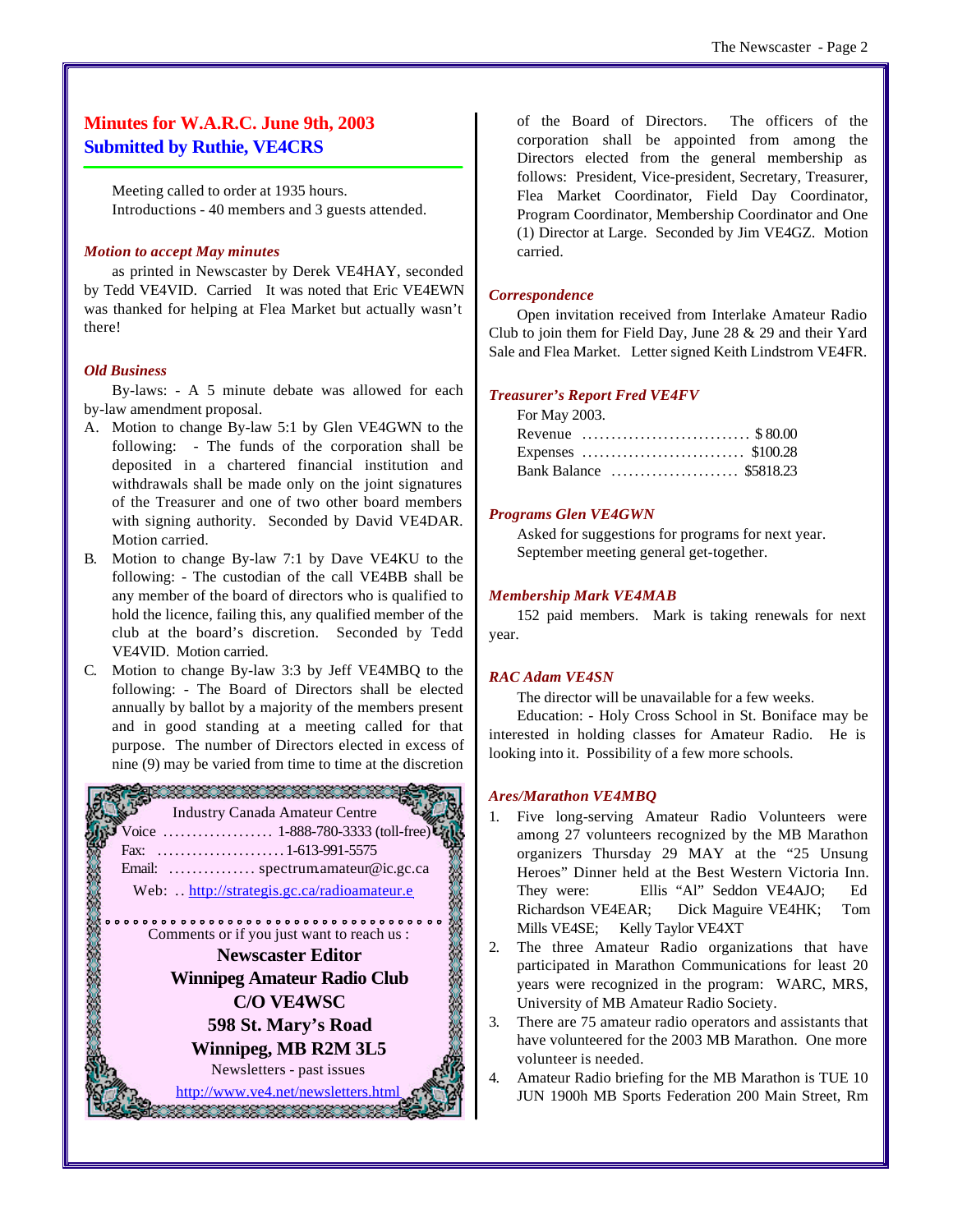229. Parking is available in the underground parkade. Bring parking ticket for validation at Reception Desk.

- 5. Next WPGARES General Meeting is TUE 24 JUN 1900h Sir Wm Stephenson Library. Bob Poole VE4MAQ is scheduled to speak about Kildonan ARES. No July General meeting is planned. Next scheduled General Meeting after June is TUE 19 AUG.
- 6. WPGARES needs more volunteers for the NWIRA Regatta 21-21 AUG at the WPG. Rowing Club. Contact Jeff VE4MBQ.

#### *Field Day John VE4QV*

Field Day 2003 SAT & SUN 28-29 JUNE.

Fort Whyte Centre Adventure Site, 2505 McGillvray Blvd., 1.2 Km SW of the corner of Kenaston and McGillvary. Look for the Bison Sign! We will have 24 hour access. Washrooms and water are available. No direct usage fee, but a donation of \$75.00 would be appreciated. Free camping. Not a lot of space. BBQ SAT night. Field Day positions that need to be coordinated: Food/BBQ; Publicity; Transportation; Setup/Teardown; Technical/Power; We are looking for volunteers for these positions. Information at <http://ve4.net/warc/> or ve4qv@rac.ca or tel: 488-6811

#### *Ham Fest*

11-13JULY at Peace Gardens. Great prizes. Are all welcome and are encouraged to come out!

#### *New Business*

#### *Elections:*

Nominated for new Board Members: - Bob VE4ZAP; Pat VE4PLG; Ed VE4EIH.

Motion to close nominations by Derek VE4HAY, seconded by Jeff VE4MBQ. Carried.

Motion following slate be accepted as WARC Board Members for 2003-2004 by Glen VE4GWN:

| Louis VE4PLJ                     |
|----------------------------------|
|                                  |
| Fred VE4FV                       |
| Glen VE4GWN                      |
| Mark VE4MAB                      |
| Bob VE4ZAP                       |
| Pat VE4PLG                       |
|                                  |
| Seconded by Dick VE4HK. Carried. |
|                                  |

Welcome WARC's new Board of Directors for 2003-2004.

#### *Good and Welfare*

Thanks to outgoing Board Members, Ruthie VE4CRS and Rick VE4RA.

- $\overline{K}$  Vern Dutton is still in hospital. Is getting stronger and may be moved to rehab section. Members send best get-well wishes for a speedy recovery.
- David VE4DAR's recommendations:
	- 1) A flip chart easier to present By-law amendments and Board slate.

2) One executive member be given job to review By-laws, suggest amendments, ask members, then bring to executive for finalizing.

3) Give members copy, receive feedback.

- $\blacktriangleright$  WSC 20 years old.
- $\blacktriangleright$  Suggestion to put By-laws on WARC web site.
- Silent Key: VE4CZ, Ed Kowalchuk.

Business meeting adjourned at 2045 hours.

Adam VE4SN completed his presentation on propagation. Thank-you Adam!

#### *50/50 draw: Ken VE4AFL.*

At this point, I would sincerely like to thank the executive and all the members of WARC for a wonderful, enlightening 3 years that I served on the Executive. Thank you also for your kind words of appreciation and fellowship. It was a learning experience for me, a chance to get to know many members and appreciate how lucky I am to belong to a great group of people. So, again, thank you for 3 "radio-active" years! Ruthie VE4CRS

#### **Promote Amateur Radio By Derek, VE4HAY**

#### *46th Jamboree on the Air - 18-19 October 2003*

Are you looking to help promote Amateur Radio. Well here is the perfect opportunity to do so. Call your local scouting association and ask for the contact person of the troop closest to you.. Give them a call and mention that you are willing to provide a station for the upcoming Jamboree on the air (JOTA).

JOTA is an annual event in which about 500,000 Scouts and Guides all over the world make contact with each other by means of amateur radio. It is a real Jamboree during which Scouting experiences are exchanged and ideas are shared, thus contributing to the world brotherhood of Scouting The JOTA is a world-wide event. Units may operate for 48 hours or any part thereof, from Saturday 00.00 h until Sunday 24.00 h local time. It is for members of the World Organization of the Scout Movement (WOSM), and also for members of the World Association of Girl Guides and Girl Scouts (WAGGGS).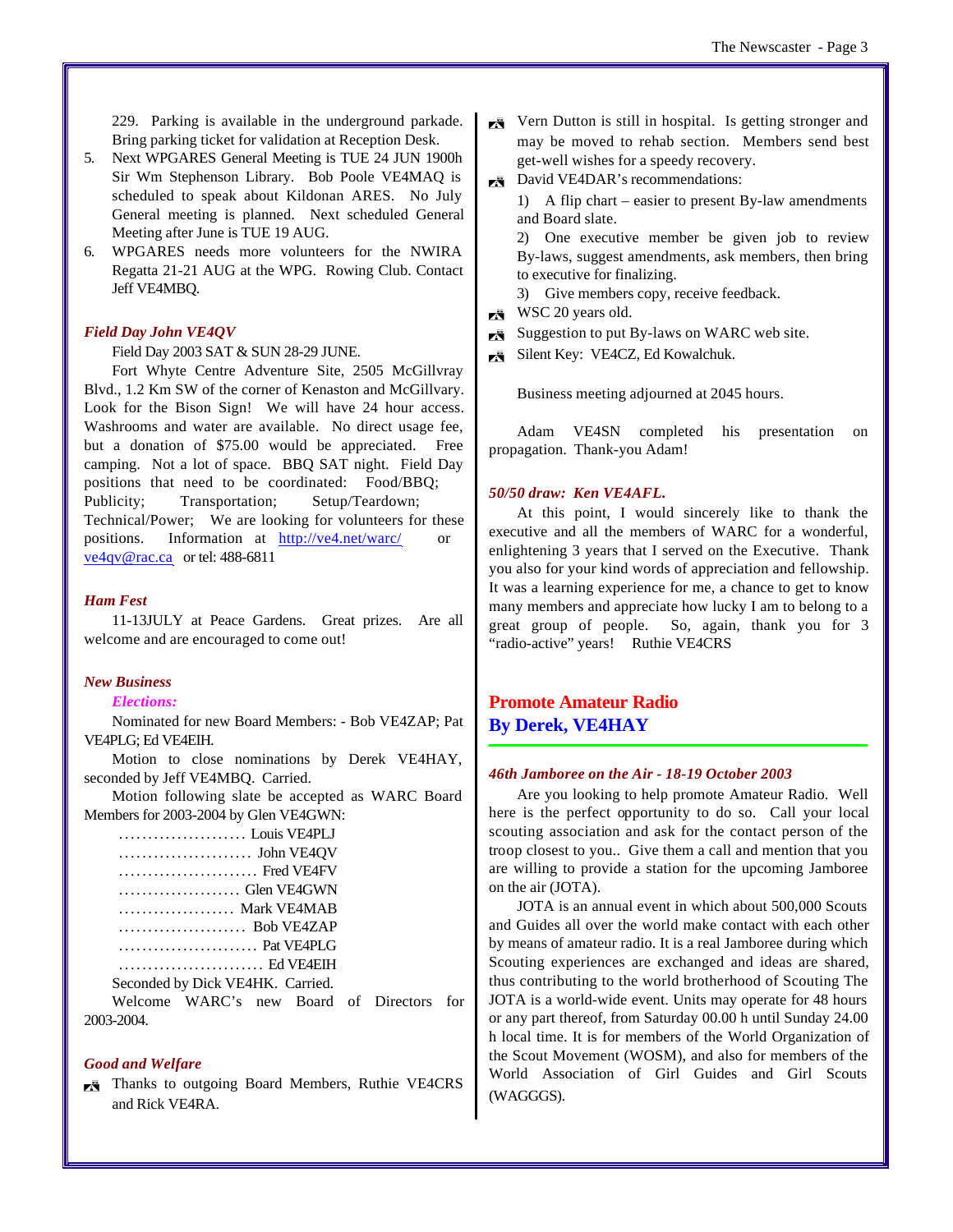#### **RAC Bulletin**

**<http://www.rac.ca/~racnews/othernotices/racbullemail.htm>**

#### *RAC Bulletin 03-017E*

#### *WRC-2003 Drops Morse Requirement*

The World Radiocommunication Conference (WRC-2003) held in Geneva, Switzerland, 9 June to 4 July, 2003, has dropped the Morse code examination requirement for radio amateurs. In the face of pressure by some administrations to retain Morse testing, the conference decided to keep Morse as a recommended amateur qualification, but that it would be up to individual administrations whether or not they retain a Morse examination requirement. The dropping of Morse testing was one of a number of changes to Article 25 of the Radio Regulations that will take effect on Saturday, 5 July. This change does not mean that Industry Canada will automatically or immediately drop Morse testing. Industry Canada will likely want to determine the wishes of Canadian radio amateurs and will have to determine what Canadian regulatory changes, if any, first will be necessary. Radio Amateurs of Canada has already commenced discussions with Industry Canada on the future of Morse testing in the meetings of the Canadian Amateur Radio Advisory Board (CARAB). RAC Vice-president Regulatory Affairs, Jim Dean, VE3IQ, the amateur radio member on the Canadian delegation, participated in the review of the radio regulations pertaining to the Amateur Service.

#### *RAC Bulletin 03-015E*

#### *WRC-2003 Revises Call Sign Formation*

At World Radiocommunication Conference 2003 held in Geneva, Switzerland, 9 June to 4 July, 2003, two principal revisions were made to the ITU Radio Regulations concerning the formation of call signs in the Amateur Services. The prohibition against prefixes of amateur station call signs commencing with a digit when the second character is the letter O or the letter I, has been removed. This has little direct impact for Canadian amateurs but will provide additional prefix options and greater flexibility for administrations assigned prefixes beginning with a digit followed by a letter. Thus 7O7 is now a legitimate amateur radio prefix. Of more direct interest to Canadian amateurs is the fact that, provided Industry Canada approves, call signs may now be formed with a group of four characters (suffix), of which the last must be a letter, following the national identifier. Thus call signs such as VE5RCMP, VE3IARU, VE3P27U and VE200AA now will be permitted. RAC's Vice-president Regulatory Affairs, Jim Dean, VE3IQ, participated in the WRC-2003 review. RAC will work with Industry Canada on the necessary amendments to the Department's amateur radio call sign policy.

#### *RAC Bulletin 03-016E*

#### *Amateurs make gains on 40 Metres at WRC-2003*

The Amateur Service made significant gains at WRC-2003 (Geneva, Switzerland, 9 June to 4 July, 2003) in its quest for increased global allocations and a shift of the Broadcasting Service out of the 40 metre band. The Amateur Service sought to regain the band's 1939 status of an exclusive allocation of 300 kHz worldwide, free from the present interference of broadcasters in Europe and Asia. With six options on the table at the onset of the conference, it was quickly evident that the negotiations would be very difficult and success could be achieved only through compromise. Very intense negotiations lasted right until the second last day of the four-week conference, but when the dust had settled, it had been agreed that on 29 March, 2009, amateurs in Asia, Europe and Africa will gain access to 7100 to 7200 kHz and the incumbent broadcasters will have moved higher in frequency and out of that portion of 40 metres. Amateurs in the Americas retain their allocations but will then have 200 kHz free from Broadcast interference.

The Amateur Service was the only Service to gain an HF allocation at WRC-2003. Gaining spectrum through a move of the powerful, well-entrenched Broadcast Service was a historic first. RAC representatives in the negotiations were RAC Vice-president Regulatory Affairs, Jim Dean, VE3IQ, on the Canadian delegation, and RAC Vice-president Government and International Affairs, Ken Pulfer, VE3PU, who attended as a member of the IARU team. The leadership and support provided by the Canadian delegation headed by Industry Canada, was outstanding and instrumental in the success achieved.

#### *RAC Bulletin 03-018E*

#### *Morse Requirement Remains in Canada Pending Review of WRC Decisions*

In the wake of the decisions regarding Morse qualifications made at the World Radiocommunication Conference (WRC)-2003, Industry Canada's Amateur Radio Service Centre and RAC have received numerous queries about the status of Morse examinations in Canada and the qualifications required for HF operation. Canadian radio amateurs are advised that Basic and Morse Qualifications are still required for operation below 30 MHz and that this requirement will remain pending a review by Industry Canada of the impact of the WRC-2003 regulatory changes on the Canadian radio regulations, policies and procedures. While the new international regulations, which dropped Morse from the Treaty requirements and left a Morse qualification to the discretion of administrations, became effective 5 July, 2003, each administration (country) still must individually decide whether it will retain a Morse qualification requirement. Canada must now decide what it will do. RAC will be working with Industry Canada on the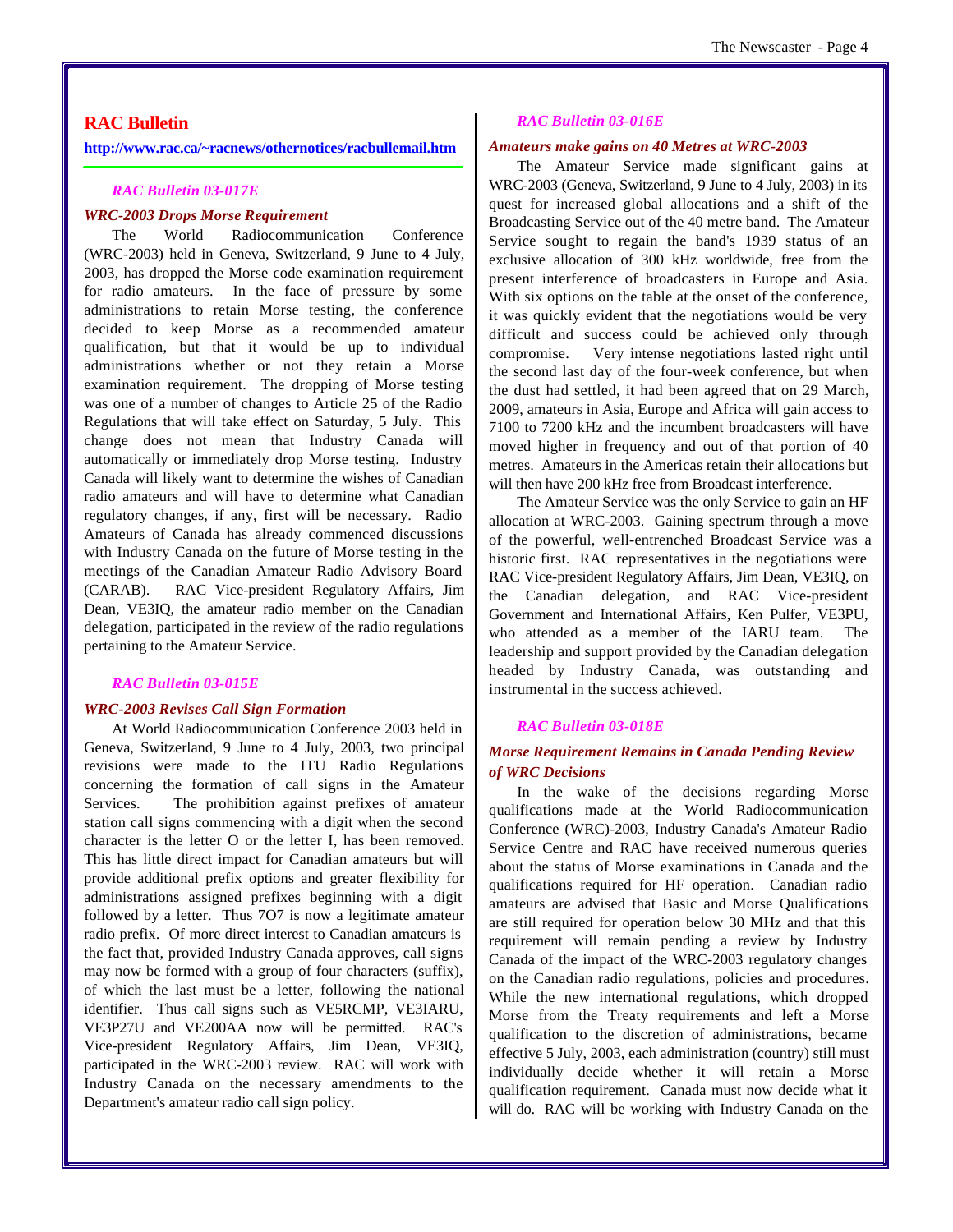review of the impact of the new international regulations and will keep Canadian amateurs informed through Bulletins, the RAC web site and "The Canadian Amateur". Amateurs should send their comments and views on Morse retention or deletion to their RAC regional Director.

#### *RAC Bulletin 03-012E -*

#### *Two way transatlantic QSO from Newfoundland*

The Marconi Radio Club of Newfoundland (MRCN) takes pride in announcing a historic achievement: the first two way transatlantic LF QSO from Newfoundland. The event marked the culmination of five months of intensive research and experimentation within MRCN and the collaboration of radio amateurs in the US and UK and of course, Radio Amateurs of Canada (RAC). We are gratified by the success of our experiments, and especially by the cooperation in the traditional amateur spirit that made it possible, said Joe VO1NA, who headed the project with MRCN and completed the contact with Jim Moritz M0BMU. In Newfoundland, a 125 watt transmitter assembled from junk box parts was used to send slow speed Morse on 137.777 kHz while over 3700 km away near London, a 1200 watt Decca amplifier transmitted on 135.922 kHz. Loop aerials two metres in diameter were used to receive the signals and communications were maintained between the two stations from about 0050-0330 UTC on 12 June. This date was chosen based on the predictions of Alan Melia G3NYK, an LF propagation expert, who first copied the Newfoundland station on 2200 metres a fortnight earlier. Larry Kayser VA3LK who completed a transatlantic QSO just over two years earlier was also acknowledged. The MRCN resumes experimentation on 60 metres next weekend in Phase 3 of their propagation experiment. Both experiments were proposed in cooperation with Radio Amateurs of Canada and the approval of Industry Canada with a view to assisting RAC to secure additional Amateur allocations in the RF spectrum and promoting interest in 2200 metres. Additional information may be found on the MRCN web site by searching for VO1MRC with your favourite search engine.

# *Parkside Appliance & Electronics*



**Sales & Service of Computers & Software Home repairs offered**

**John, VE4JNF 386 Belvidere Street 885-9278 <http://www.escape.ca/~ve4jnf> ve4jnf@escape.ca**

#### *RAC Bulletin 03-020E*

#### *News Section Back on RAC Website Along with National Morse Code Survey*

After a period when no volunteer was available to write the material, we are delighted to have a website news section again, with lots of current amateur radio news. A News button will be added to the home page. Meanwhile you will find it at<http://www.rac.ca/news>

With the WRC-03 activities behind him; Ken Pulfer VE3PU feels he can contribute to this important function. In addition to the national and international news items there is extensive commentary on WRC-03, and where we go from here under the Canadian News link. There is a National On-Line Morse Survey to record your vote on the important issue of Morse examinations.

You can register your vote at <http://www.rac.ca/news/msurvey.htm>Please read his well-considered overview on the Morse issues before you cast your vote. He includes the potential impact of our decision on reciprocal operating privileges for Canadians operating in the USA and abroad and for foreign visitors to Canada. The results of the survey will be considered by the RAC Board of Directors in arriving at a recommendation for Industry Canada, who must make the final decision for Canada

#### **VE4MA sets another 10 GHz Record By W0ZQ**

On July 29, 2003 at 23:50 UTC VE4MA (EN19lu) in Winnipeg worked W0ZQ/0 (EN34is) in Minneapolis on 10 GHz rain scatter. The contact mode was CW. WinGrid version V3.7 puts this contact distance at 393.7 miles (635 km) while BD puts this contact at around 392.9 (632 km). This contact appears to be a new US to Canada 10-GHz DX record and may be the second longest 10-GHz rain scatter contact in North America.

VE4MA was operating from home running 50 watts into 60ft of elliptical waveguide to 5 ft of 1/2 inch Superflex (rotator loop) to a 18 inch offset dish at 50 feet.

W0ZQ/0 was operating portable from 44d 46' 24" N and 93d 17' 05" W (Burnsville, MN). The portable station consisted of a DB6NT transverter, a one watt amplifier, and a 22 inch offset dish mounted on a 4 foot tripod.

Severe thunderstorms were occurring in northern Minnesota at the time of the contact. VE4MA to W0ZQ/0 signals were S9 plus with the typical rain scatter (aurora like) tone. W0ZQ/0 was 55A to 57A at VE4MA 73, Jon, W0ZQ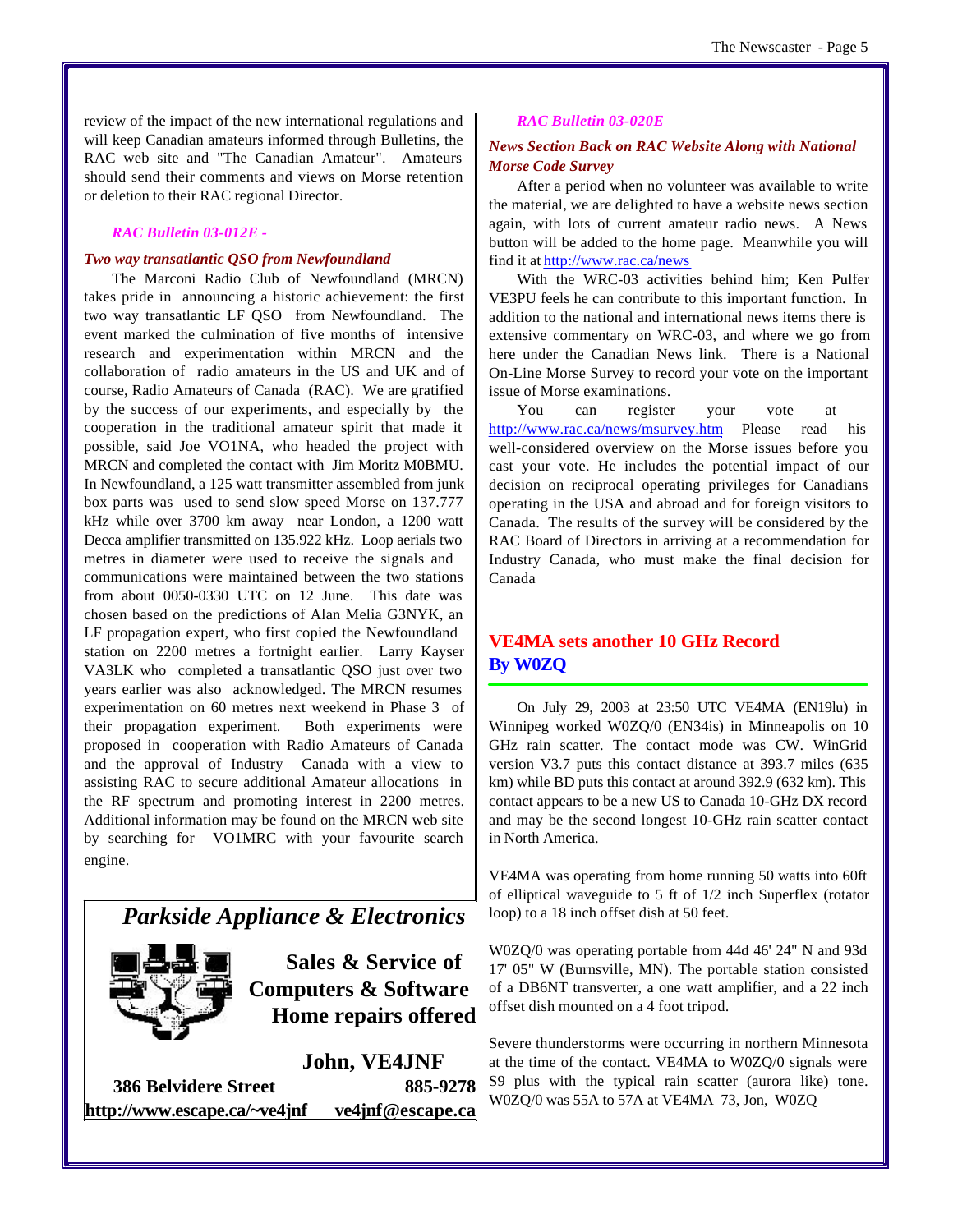#### **MANITOBA MARATHON Jeff Dovyak VE4MBQ**

Sunday 15 JUNE was the 25th Anniversary Manitoba Marathon. An annual event that has seen Amateur Radio involvement almost since its inception. As part of Marathon 25th Anniversary celebrations five long-serving Amateur operators were recognized with twenty-two other long-serving Marathon Volunteers at the "25 Unsung Heroes Dinner" held 29 May at the Best Western Victoria Inn. The Amateur Radio honorees were:

Ellis Seddon VE4AJO Ed Richardson VE4EAR Dick Maguire VE4HK Tom Mills VE4SE Kelly Taylor VE4XT

In addition, Amateur organizations that have been involved for twenty years or greater received recognition in the printed program for the dinner. Those groups are:

Manitoba Repeater Society, Winnipeg Amateur Radio Club, University of Manitoba Amateur Radio Society

This year's Amateur operation was once again organized as a WARC-WPGARES partnership with approximately seventy-eight Amateurs and assistants. Thanks to volunteer operators: VA4AA, VE4s: ACX, AFL, AJO, AJR, AND, BN, BMF, BSR, CDP, CLK, CRS, DAR, DAN, DDW, DKY, EAR, EH, EIH, ESX, EY, EWN, FV, GLS, GWN, GWB, GZ, HAY, HAZ, HGD, HK, HQ, JHJ, KAZ, KLM, KU, MAQ, MAB, MBQ, MHZ, MJM, MMG, NAT, NQ, ODB, OHB, PLG, PZL, QB, QV, QEW, QSG, RCJ, RST, SE, SN, STS, SYM, TRO, TJR, UK, VV, VZ, WF, WRN, WTS, XT, XYL, YG, YU, YYL, ZAP. Gisele, Betty, Luke, Danielle, and Kyle.

Using the RAC costing formula, the Amateur contribution just in terms of time donated would be worth over five thousand dollars (\$5600) !

The Marathon Amateur operation would not be the success that it is without the support of a number of organizations: Manitoba Repeater Society, University of Manitoba Amateur Radio Society, Winnipeg Senior Citizens Radio Club, Interlake ARES, South-Central ARES, Kildonan ARES, Manitoba Marathon, Rogers AT&T Wireless, Winnipeg Amateur Radio Club, and WPGARES.

In addition several individual Amateurs loaned pieces of gear for others to utilize, thanks to VE4s: AJR, CLK, DDW, ESX, HAY, HGD, GWN, KAZ, MBQ, MJM, QB, SE, VB, WTS.

A 2003 Manitoba Marathon Amateur Radio Report/Lessons Learned was provided to those volunteers whose e-mail addresses we have as well as to WARC President. In closing I'd like to thank my deputies Richard Kazuk VE4KAZ and Robert Stegmaier VE4RST for their dedication!

#### **HF Radios for Newcomers from Richard Hayman, K3DML**

#### *posted on June 10, 2003 on eHam.net*

If ham radio is as important to you as it is to me and we want to retain all of our frequencies, we all have to do more to populate the airwaves with newcomers. Newcomers come in many shapes and sizes: he/she can be an experienced ham trying out a new mode, or a recently upgraded ham who now wants to try the HF bands, or someone who is completely new to the hobby - licensed or not.

When I first started in radio, "elmers" were easy to find. They were nice, helpful and enthusiastic people who readily shared their hobby with others. Of course, life seemed simpler back then. SSB was the "new" mode when CW and AM ruled the day. FM was virtually unheard. Radio sets were full of tubes and large discrete parts - in a word - easy to operate and fix (because you could read the markings on the parts - actually the parts were fairly large and my eyes were much younger back then).

While I certainly don't yearn for the good old days (mainly because ham radio was a relatively expensive hobby in the 1950's), I do think our hobby has less fascination and wonderment today. Wanna talk to someone far away? Just pick up the telephone (long distance calls are so cheap today), or if you're outside use your cell phone, blackberry, pager, or FRS radio. Almost forgot, use the Internet to chat, email, send pictures, even videophone (Old word for web cam). And, one more thing, you can do all this with your battery operated laptop sitting in a Starbucks connected to their WI-FI HotSpot high-speed Internet connection while you drink your \$3.00 coffee beverage.

Fortunately, I think I can solve one part of the problem. I want to make it really easy to transition hams from VHF to HF by helping out with their first "real" radio.

There are several objectives to overcome:

**K** Getting started on HF for little money

**K** Getting equipment that is easy to operate and works well

Putting up that first antenna "cheaply"

Not getting stuck if HF is not their thing.

I believe that any experienced ham can do this in his spare time. It's simply an extension of the hobby and it's fun. Here are the steps to get started as an HF elmer. It requires you to tie up a few hundred dollars in a radio until it's bought by the new Hf'er.

O Decide what type of HF transceiver radio you feel is best for a newcomer. It's probably one that you owned at one time, like an IC-735 or a TS-130S or better. I suggest a radio that is 100% solid state as tuning up a PA with tubes is more complex. Also newcomers will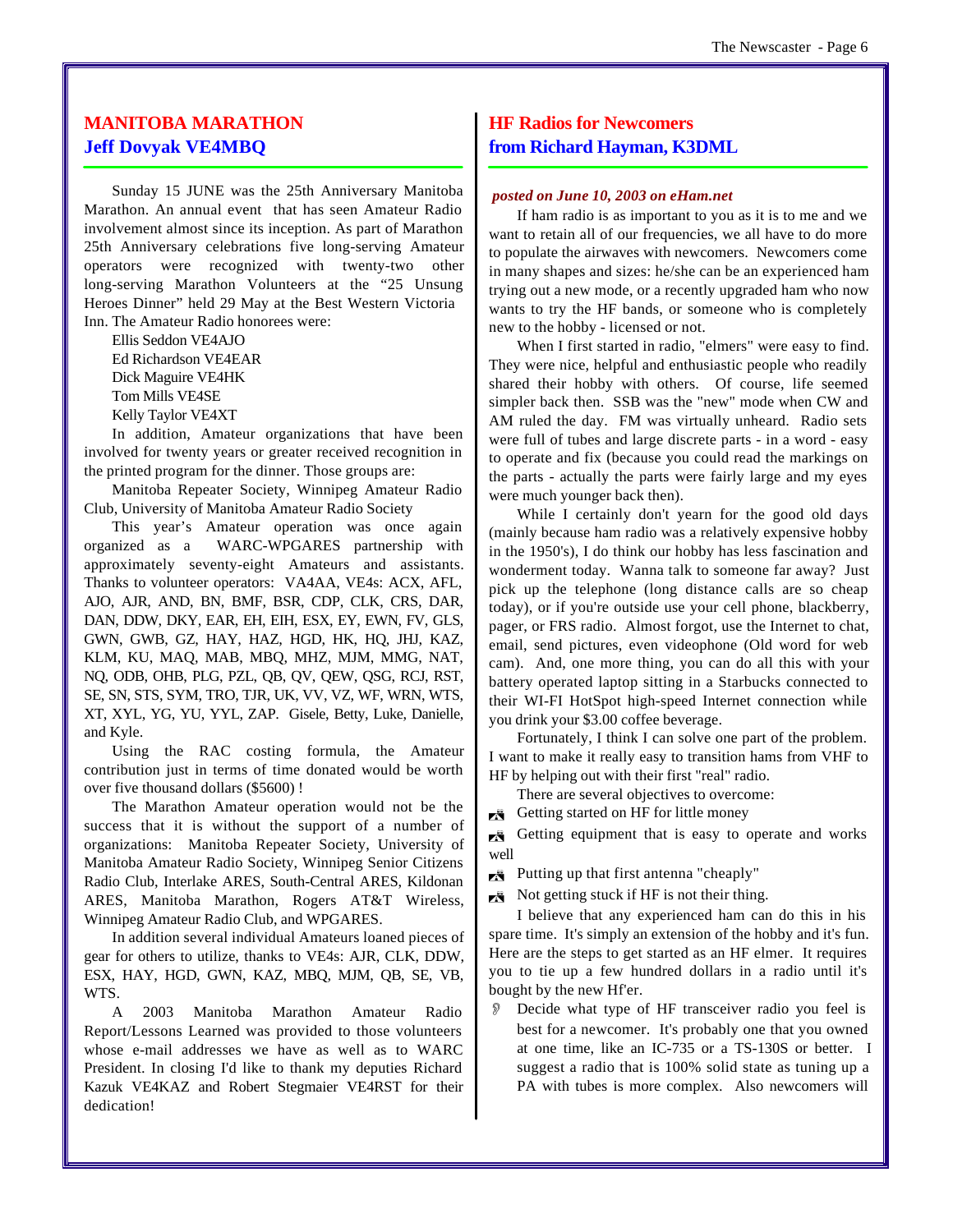probably think a TS-520, TS-820S, or FT-101 is too old because it has tubes.

- O Look for a good transceiver. Hunt it down in QST, eHam.net, eBay, qsl.net, qrz.com, estate of a SK, your local ham club or hamfest. Challenge yourself to buy it as cheaply as you can. Certainly less than \$250.00. I bought two very nice TS-130S transceivers for under \$250 each and found Radio Shack switching power (25) amps) supplies for \$60 new.
- Build a simple dipole for 40 meters. If you find an antenna tuner for less than \$50.00 attach ladder line to the dipole. Otherwise use coax and a PL-259.
- Advertise to your local ham clubs that you have a good basic HF radio for sale and if a newcomer buys it, you will sell it for what it cost you with the following money back guarantee: use 30 days, 90% back; use less than 2 years, 50% back.
- O Help a newcomer get on the air and do it again if you had fun and made new friends. That's it.

73, Dick, K3DML, PS I have 4 radios ready to go.

#### **WPGARES Jeff Dovyak VE4MBQ**

Bob Poole VE4MAQ provided an informative presentation about Kildonan ARES at our June General meeting. The membership decided at the June meeting to vary the dues structure by adding a "family" membership component. The second WPGARES member in a household that is a spouse or child of the first member will only be required to pay half of the annual membership dues. Annual dues were due in June.

WPGARES members are still staffing VE4WWO for the Manitoba ARES Readiness Net. Thanks to VE4s RCJ, TJR, MMG, and HK who have recently volunteered for Exercise 32.

Thanks to Joe Konkin VE4WF and David Wood VE4KU who operated VE4EOC for Exercise-34. This was a mock activation of the City of Winnipeg Emergency Operations Centre (EOC) held 20 JUN. A number of local amateurs assisted by checking in to our exercise net. Thanks to VE4s MGR, EDE, YU, ALF, WSC, KEH, YYL, PLG, AND, BTY, EWN, BBM, ESX, GWB, DAR, ACX, DSE, EIH, JNF, HGD, IJL, MBQ and VA4s AA, RMM, NRM. The briefest of video clips was televised on Shaw cable in late July. I am able to access a copy of the raw tape showing what goes on in the City EOC and plan to show it at a meeting later in the year.

The CANWARN Summer Severe Weather Season wraps up SUN 07SEP. There have been a number of CANWARN Nets run this year. The ARES members that

volunteer as VE4WWO Net Controllers are generally on-call 0930-1730h or 1730-2130h daily for at least one week - several do more than just one week. While you don't have to be an ARES member to be a CANWARN Spotter you do have to be an ARES member to be a WWO Net Controller. Thanks to the 2003 VE4WWO Net Controllers VE4s:WF, AJR, VID, RCJ, HGD, KEH, TJR, KAZ, RST, HAZ, ALW, AEY, MMG, SE, JNF, GWN, WTS, EH, ACX, DWG, MBQ

There were two WPGARES Alerts as a result of Summer Severe Weather. ALERT-35 took place TUES 01JUL because of Tornado Watches issued for most of southern Manitoba. A telephone fan-out was done and an Alert Net run for almost 6 hours (intermittently after the first hour or so). Thanks to Manitoba Repeater Society for use of VE4WPG and to Interlake Amateur Radio Club for use of VE4ARC. Thanks to these WPGARES members who participated: VA4AA, VE4s: KEH, SE, XYL, YYL, HK, MMG, DAR, STS, ACX, GWN, EAR, EIH, ESX, RCJ, MGR, CRS, FV, MBQ

ALERT-36 ocurred SUN 13JUL as a result of an unexpected Tornado Warning that was issued for Winnipeg. A telephone fan-out was done (quite disjointedly as a result of many "phoners" coming back from Peacegardens Hamfest) and an Alert Net was run on VE4WPG for approximately 30 minutes until the Warning was cancelled. Thanks again to Manitoba Repeater Society and VE4s:

DWG, GWN, YYL, KEH, CDP, YU, RST, JNF, HK, EIH, CLK, WTS, MAB, RCJ, XM, GLS, MBQ

At press time we have approximately 25 volunteer operators for the NWIRA Regatta 21-23AUG at Winnipeg Rowing Club. Also at press time Exercise-37 was pending. This was a familiarization session for our members at the City EOC scheduled for WED 27AUG. Further details next month.

We are still in need of additional volunteers for Terry Fox Run SUN 14SEP (approx 0900-1400h) and Parkinson Superwalk SUN 21SEP (approx 0900-1300h). The Terry Fox briefing will likely be held TUE 09SEP 1900h location TBA please monitor the MRS Net THURS 04SEPor SUN 07SEP for details. The Parkinson Briefing will be at the start of our next General meeting TUE 16SEP 1900h Sir Wm Stephenson Library 765 Keewatin Street.

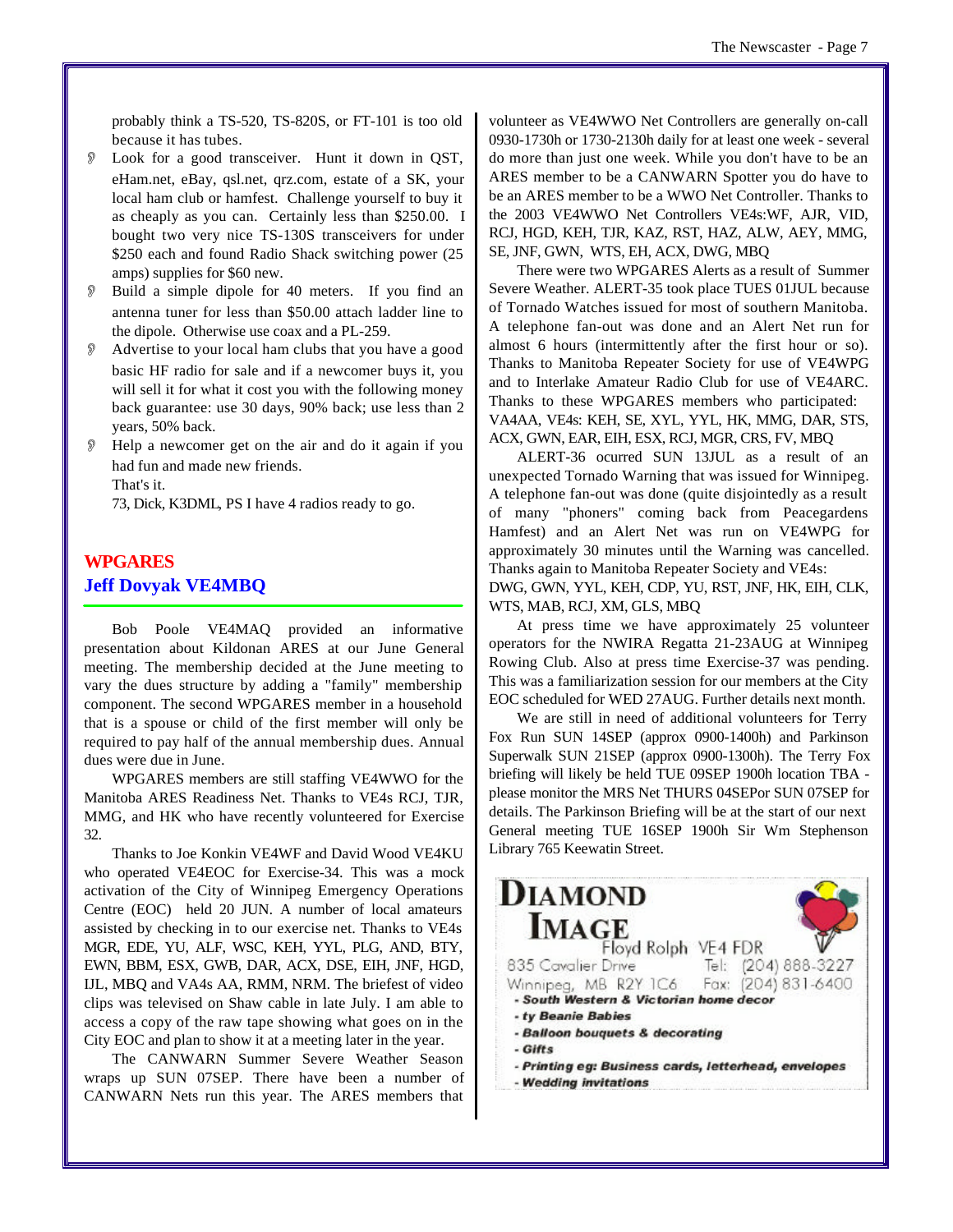#### **Contest Calendar**

#### *September*

| MI QRP Labor Day CW Sprint            |             | 2300Z   | Sep 1  |
|---------------------------------------|-------------|---------|--------|
| All Asian DX Contest                  | SSB         | 0000Z   | Sep 6  |
| Quick PSK63 Contest                   |             | 0000Z   | Sep 6  |
| <b>IARU Region 1 Field Day</b>        | SSB         | 1300Z   | Sep 6  |
| North American Sprint                 | <b>CW</b>   | 0000Z   | Sep 7  |
| DARC 10-Meter Digital Contest         |             | 1100Z   | Sep 7  |
| <b>YLRL Howdy Days</b>                |             | 1400Z   | Sep 10 |
| <b>WAE DX Contest</b>                 | <b>SSB</b>  | 0000Z   | Sep 13 |
| Louisiana QSO Party                   |             | 1400Z   | Sep 13 |
|                                       | And         | 1400Z   | Sep 14 |
| <b>ARRL September VHF QSO Party</b>   |             | 1800Z   | Sep 13 |
| North American Sprint                 | SSB         | 0000Z   | Sep 14 |
| <b>FISTS Coast to Coast Contest</b>   |             | 0000Z   | Sep 14 |
| Tennessee QSO Party                   |             | 1800Z   | Sep 14 |
| QRP ARCI End of Summer PSK31 Sprint   |             | 2000Z   | Sep 14 |
| <b>AGB NEMIGA Contest</b>             |             | 2100Z   | Sep 19 |
| <b>ARRL 10 GHz Cumulative Contest</b> |             | 0600L   | Sep 20 |
|                                       | And         | 0600L   | Sep 21 |
| <b>SARL VHF/UHF Contest 1000Z</b>     |             | Sep 20  |        |
| <b>Scandinavian Activity Contest</b>  | CW          | 1200Z   | Sep 20 |
| Collegiate QSO Party                  |             | 1200Z   | Sep 20 |
| South Carolina QSO Party              |             | 1300Z   | Sep 20 |
| <b>QRP</b> Afield                     |             | 1500Z   | Sep 20 |
| Washington State Salmon Run           |             | 1600Z   | Sep 20 |
|                                       | And         | 1600Z   | Sep 21 |
| Panama Anniversary Contest            |             | 1200Z   | Sep 21 |
| Fall QRP Homebrewer Sprint            |             | 0000Z   | Sep 22 |
| CQ/RJ Worldwide DX Contest            | <b>RTTY</b> | 0000Z   | Sep 27 |
| <b>Scandinavian Activity Contest</b>  | <b>SSB</b>  | 1200Z   | Sep 27 |
| <b>Texas QSO Party</b>                |             | 1400Z   | Sep 27 |
|                                       | And         | 1400Z   | Sep 28 |
| Alabama QSO Party                     |             | 1800Z   | Sep 27 |
| <b>October</b>                        |             |         |        |
| SARL 80-Meter QSO Party               |             | 1700Z   | Oct 2  |
| TARA PSK31 Rumble                     |             | 0000Z   | Oct 4  |
| Oceania DX Contest                    | Phone       | 0800Z   | Oct 4  |
| <b>EU Autumn Sprint</b>               | SSB         | 1500Z   | Oct 4  |
| California QSO Party                  |             | 1600Z   | Oct 4  |
| QCWA QSO Party                        |             | 1800Z   | Oct 4  |
| RSGB 21/28 MHz Contest                | SSB         | 0700Z   | Oct 5  |
| <b>YLRL Anniversary Party</b>         | CW          | 1400Z   | Oct 8  |
| 10-10 Day Sprint                      |             | 0001Z   | Oct 10 |
| Oceania DX Contest                    | CW          | 0800Z   | Oct 11 |
| <b>EU Autumn Sprint</b>               | CW          | $1500Z$ | Oct 11 |
| Pennsylvania QSO Party                |             | 1600Z   | Oct 11 |
|                                       | And         | 1300Z   | Oct 12 |
| <b>FISTS Fall Sprint</b>              |             | 1700Z   | Oct 11 |
| Iberoamericano Contest                |             | 2000Z   | Oct 11 |
|                                       |             |         |        |

| North American Sprint         | <b>RTTY</b>    | 0000Z | Oct 12 |
|-------------------------------|----------------|-------|--------|
| <b>YLRL Anniversary Party</b> | <b>SSB</b>     | 1400Z | Oct 15 |
| <b>JARTS WW RTTY Contest</b>  |                | 0000Z | Oct 18 |
| <b>ARCI Fall QSO Party</b>    |                | 1200Z | Oct 18 |
| Worked All Germany Contest    |                | 1500Z | Oct 18 |
| W/VE Islands QSO Party        |                | 1600Z | Oct 18 |
| Asia-Pacific Sprint           | CW <sub></sub> | 0000Z | Oct 19 |
| RSGB 21/28 MHz Contest        | $\rm CW$       | 0700Z | Oct 19 |
| Illinois QSO Party            |                | 1800Z | Oct 19 |
| CQ Worldwide DX Contest       | SSB            | 0000Z | Oct 25 |
| Int. Fall Contest             | CW <sub></sub> | 0001Z | Oct 25 |
|                               |                |       |        |

#### **News from the Net**

#### *VE4MA- Wins Microwave Development Award*

Barry Malowanchuk, VE4MA, is the winner of the ARRL Microwave Development Award. The award recognizes his many contributions to microwave equipment design and development. On August 18, 2001, after several years of hard work, Malowanchuk and Al Ward, W5LUA, completed the world's first 24-GHz Earth-Moon-Earth (EME) contact (see "The Journey to EME on 24 GHz," Oct 2002 QST). He'll receive a \$100 ARRL gift certificate and an engraved plaque. *--ARRL*

#### *Web Pages for Youth*

Harmonics Web pages open up the possibilities of ham radio for youngsters: An eight-year-old kid's first crystal set, built with the help of his grandfather. Hearing radio signals without electricity. That was how many veteran Amateur Radio operators were introduced to the magic of radio in past eras. The new century offers many avenues--including the Internet--through which youngsters can experience the same magic. With that in mind, ARRL Field and Educational Services introduces the Harmonics Web pages [http://www.arrl.org/FandES/ead/youth/.](http://www.arrl.org/FandES/ead/youth/) "The mission of the new Harmonics kids' pages is to expose children to the possibilities of Amateur Radio, not clobber them over the head with a pile of technical information," said Educational Programs Coordinator Jean Wolfgang, WB3IOS. The Web pages currently feature the first of a number of age-appropriate activities for kids. Web visitors can play games, download informative printouts to color, read news articles about other kids involved with ham radio, work puzzles, click on live links, listen to audio samples of Morse code and space station contacts and much more. Throughout the site, kids are greeted by colorful cartoon "ham-sters" who explore the world of Amateur Radio along with the young people visiting the site. The pages target kids aged 5 to 15. Harmonics invites them to get acquainted with the basic concepts of Amateur Radio through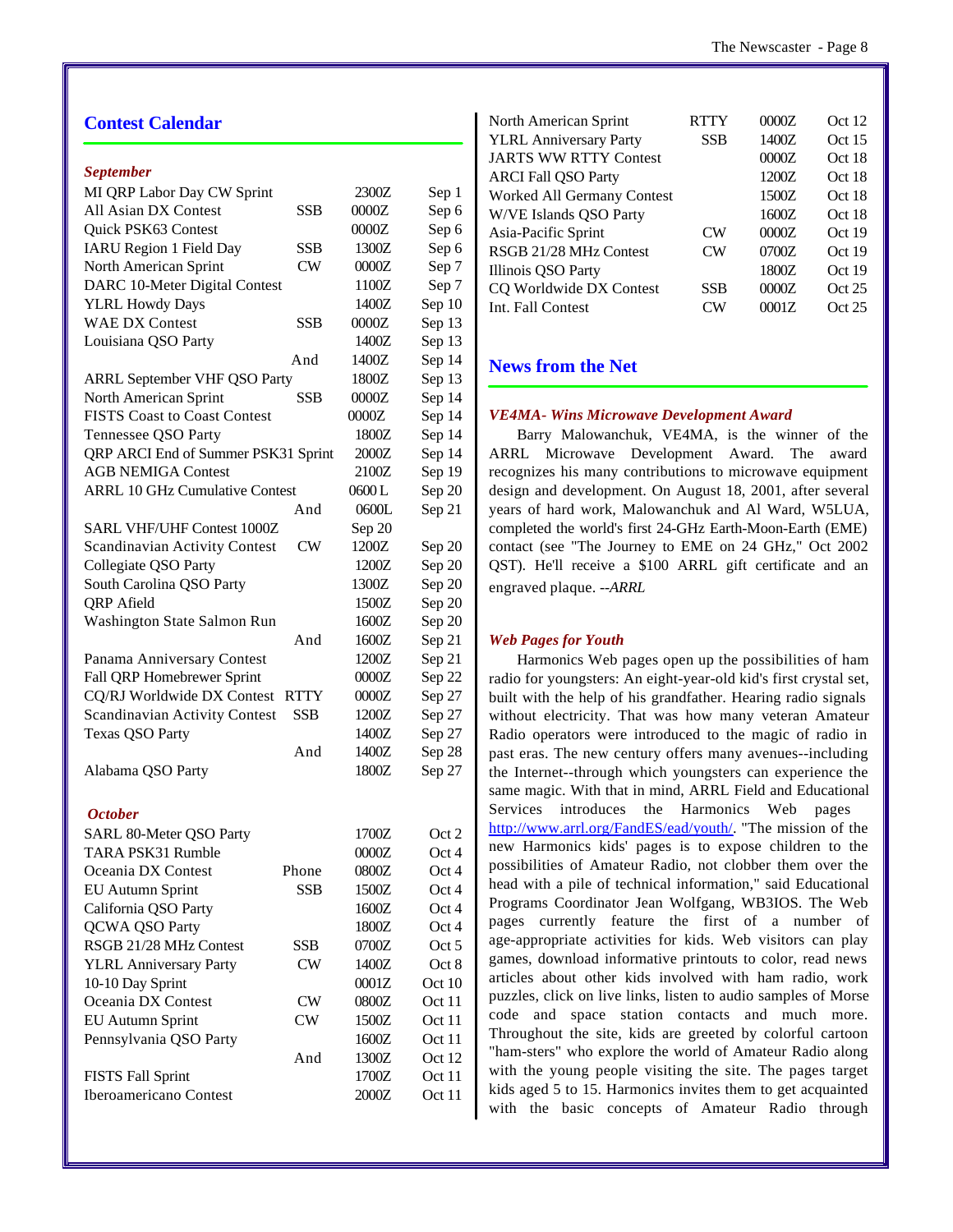immediate personal interaction and by discovering how other kids are using ham radio for personal communication and to expand their exploration of science and technology. Wolfgang says Harmonics will include more games and a QSL card template with drag-and-drop interactive design in the near future.

#### *Ham Radio in Space:*

 Happy Birthday AO-40 Its time to celebrate the launch anniversary of an important ham radio satellite. Beginning September 16th, at 0000 UTC and ending November 17th at 0000 UTC AMSAT is sponsoring an on-the-air bash to celebrate AO-40's 3rd Birthday. All hams worldwide are welcome to participate in this on-air bash. The only acceptable modes are SSB, CW and digital operations and the AO-40 command team requests that CW and digital operations be performed with minimal power to keep the AGC down. More information can be found at www.amsat.org and click on the words AO-40 Birthday Bash *-- AMSAT*

**WRC 2003 decisions on other matters of interest to Canadian Amateurs From the RAC Web Site - Canada News**

#### *Synthetic Aperture Radars in the 70 cm Band*

During the past seven years, ITU studies have been conducted concerning the possibility of sharing the 420-470 MHz band between a proposed new allocation, to be used by satellite borne synthetic aperture radars (SARs) to measure ground moisture, and other existing users in the range. These users include ground-based, ship and airborne radars, fixed and mobile operators, and a variety of other smaller users, such as amateur radio, wind profiler radars and rocket launch vehicle destruct systems. The studies, in which the IARU, represented by VE3PU, was one of the major players, concluded in early 2003, with a technical description of the constraints on the SAR design necessary to ensure minimum interference. These constraints were contained in a revised ITU Recommendation that was approved just before the WRC.

Many countries, to meet perceived environmental needs, came to the WRC with proposals for a secondary SAR allocation, subject to the approved constraints. ESA, NASA and the Canadian Space Agency were also strongly supportive. Furthermore, fixed and mobile interests in most administrations succeeded in focusing the proposals on the range 432-438 MHz, in spite of evidence that all existing services would be protected by the constraints.

On the world scale, there was very little opposition to the allocation, with only the USA and a couple of South American countries openly opposing, and a few countries

such as India and some of the Arab bloc prepared to put up an argument. The IARU also vigorously opposed, but had no formal right to speak at the conference.

Because VE3PU had chaired the ITU-R drafting group working on the sharing studies for many years, he was in fact given several opportunities to voice IARU objections, but of course they carried little weight in the final decision. The US opposition faded away early in the discussions, as did the Arab objections, and the allocation was one of the first to reach plenary.

Although the allocation will go ahead, it is unlikely that a SAR will be launched before 2010, if ever, and if it does eventually fly, we feel confident that the design constraints will ensure that most amateurs will never see any significant interference in our weak signal or satellite bands at 432 and 435-438 MHz.

#### *Allocations for Feeder Links to Little LEOs below 1.6 Ghz*

The so-called "little LEO" (Low Earth Orbit) satellite systems are commercial versions of amateur digital, store-and-forward, messaging satellites. They are still looking for world wide spectrum allocations in which to operate.

This is a serious concern for amateurs since we remember that in preparation for the WRC 97, the little LEO proponents wanted to use the 2 metre amateur band and only after vigorous opposition, dropped the proposal.

At this conference, the USA, backed by a few third world countries proposed spectrum allocations for "feeder links" (i.e. control signals) around 1400-1600 MHz, and "service links" (i.e. up-bound data links) around 450 MHz. They already have frequency allocations for downward data links.

The feeder link proposal was strongly opposed by most countries, since the frequencies around 1400 to 1600 MHz are extremely heavily used by many services. In spite of this opposition, the US succeeded in getting allocations provisionally approved, subject to the conduct of more studies to demonstrate that there will be no interference. If these studies are successful, the allocation may be put into effect at the next conference. We must continue to monitor this item, because if they succeed with the feeder links, then the need for service links will not go away.

#### *Allocations Below 1 GHz for Little LEO Service uplinks*

At this WRC, there was also a "little LEO" agenda item looking for up to 7 MHz of spectrum below 1 GHz for service links. The specific US proposal was focused on a band just above 450 MHz, - uncomfortably close to our 70 cm band.

Opposition to this proposal was also extremely strong, and during the pre-conference ITU-R studies, we were able to get virtually all countries to recommend "no allocation".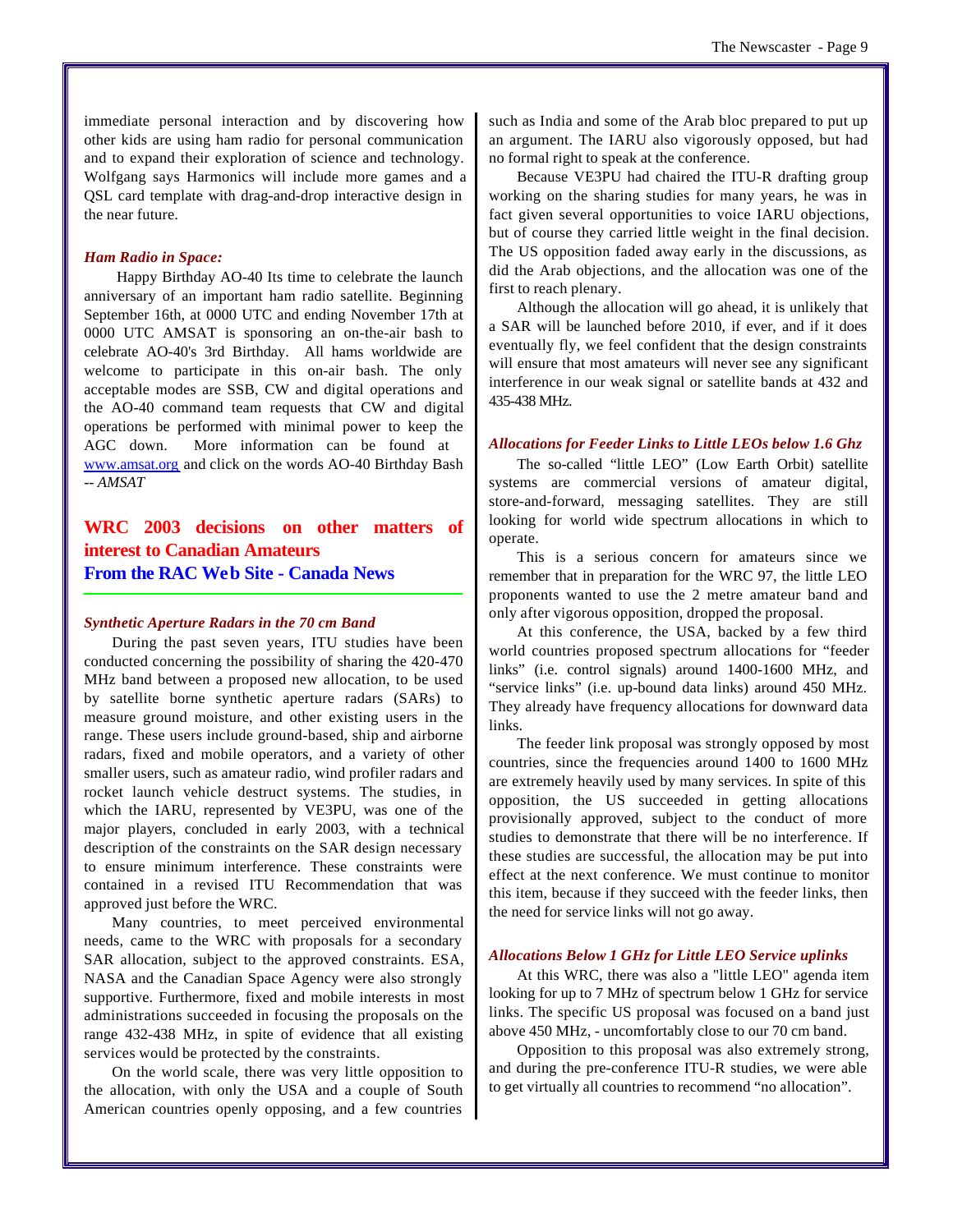To our surprise, the Little LEO proponents in the USA decided to give up early on this one, and the "no change" proposal was rapidly approved in committees. The fact that the proponents fought long and hard, and eventually succeeded on the feeder link question under Agenda Item 1.16 however, is a clear warning that we can expect another onslaught on the VHF bands at a future conference.

#### *New Allocations to Wireless LANs at 5 GHz*

Agenda item 1.5 dealt with allocations to a number of services in the 5 GHz band, of which the most difficult and controversial were related to a proposed primary allocation to the mobile service to be used by devices permitting wireless connections within computer networks (which I will refer to as WLANs).

To date, most such devices operate in the 2.4 GHz band, but already at the WRC, many delegates were using dual-band cards in their laptops, because the 5 GHz network was faster and, in general, easier to access

There is the potential that emissions from very large numbers of such devices, numbering in the millions, will interfere with commercial satellite receivers, and so this issue was hotly debated. To further complicate the issue, some Region 2 countries including Canada wish to allow such cards to be connected to outside high gain antennas, so that they can extend local networks to provide communications between computers in different buildings.

RAC wanted to ensure that both indoor and outdoor WLAN transmitters would not cause significant problems for the Canadian amateur and amateur satellite services in this band. (Since our allocation is secondary, we must accept such interference).

WRC 03 decisions imposed new restrictions on 5 Ghz WLAN power and antenna gain to protect other services and should also afford us a good deal of protection. So, although the primary mobile allocations were approved, they are not expected to cause us much harm.

#### *Harmonized Bands for Public Protection and Disaster Relief (PPDR)*

This agenda item surfaced in the lead up to WRC-2000 when commercial interests promoting harmonized frequencies for public services realized that adding disaster relief would strengthen their arguments. They managed to convince some administrations to support them. At WRC-2000, Resolution 645 was introduced calling for Global Harmonization of Spectrum for Public Protection and Disaster Relief, and asking that studies be carried out by the ITU-R. Working Party 8A conducted the studies in preparation for WRC-2003.

The IARU was concerned with two aspects of PPDR developments at WRC-2003 - the identification of bands or frequencies that might affect amateurs, and the CEPT

concept of a "tuning range" in the band 390 to 470 MHz. CEPT wants to standardize equipment that can operate at any frequency used by any of its member countries within this range, and also wanted to impose this idea on the rest of the world. CITEL countries on the other hand are focusing on the 880 MHz band as well as some 700 MHz spectrum from the UHF TV allocation, expected to become available when digital transmission is introduced in this frequency range.

At WRC 03, the concept of a tuning range was not accepted. In the end, bands identified for PPDR do not affect amateurs. A new Resolution was approved by WRC-2003, for introducing the necessary changes to the Radio Regulations and calling for ongoing technical studies for implementing harmonized PPDR. No changes to frequency allocations were proposed. On the positive side, the Resolution contains references to the role that the amateur services play in disaster communications, and encourages removal of administrative barriers to cross border movement of disaster communications equipment.

#### *Issues Related to Unwanted Emissions*

There were two aspects of this agenda item of interest to amateurs.

The first relates to spurious emissions, that is, signals produced by a transmitter at some frequency outside the allocated band (often harmonics), which may interfere with other receivers. There are international regulations setting limits on such spurious emissions, and the levels for amateur transmitters are clearly defined. We are interested in ensuring that these limits are not tightened to the point where home constructed amateur equipment could not meet them. The very sensitive receivers used by radio astronomers and remote sensing satellites are susceptible to spurious emissions, and users of those services are continually trying to update the limits to provide additional protection. This topic was not a major issue for us at this conference.

A second problem is concerned with what amateurs call "splatter". In other words, a poorly designed or operated amateur transmitter can cause interference to other amateurs using a nearby frequency.

To date, there have been no international regulations governing the level of such splatter, although the radio astronomers and passive sensor people have been trying hard to see such regulations put into effect.

The threat to amateurs occurs when one of our bands is immediately adjacent to a passive sensor band, and amateurs operating near the band edge might cause problems.

With support from the Canadian delegation, we were able to ensure that none of the amateur bands were mentioned in any new regulatory constraints approved at the conference. There are however, two 2007 agenda items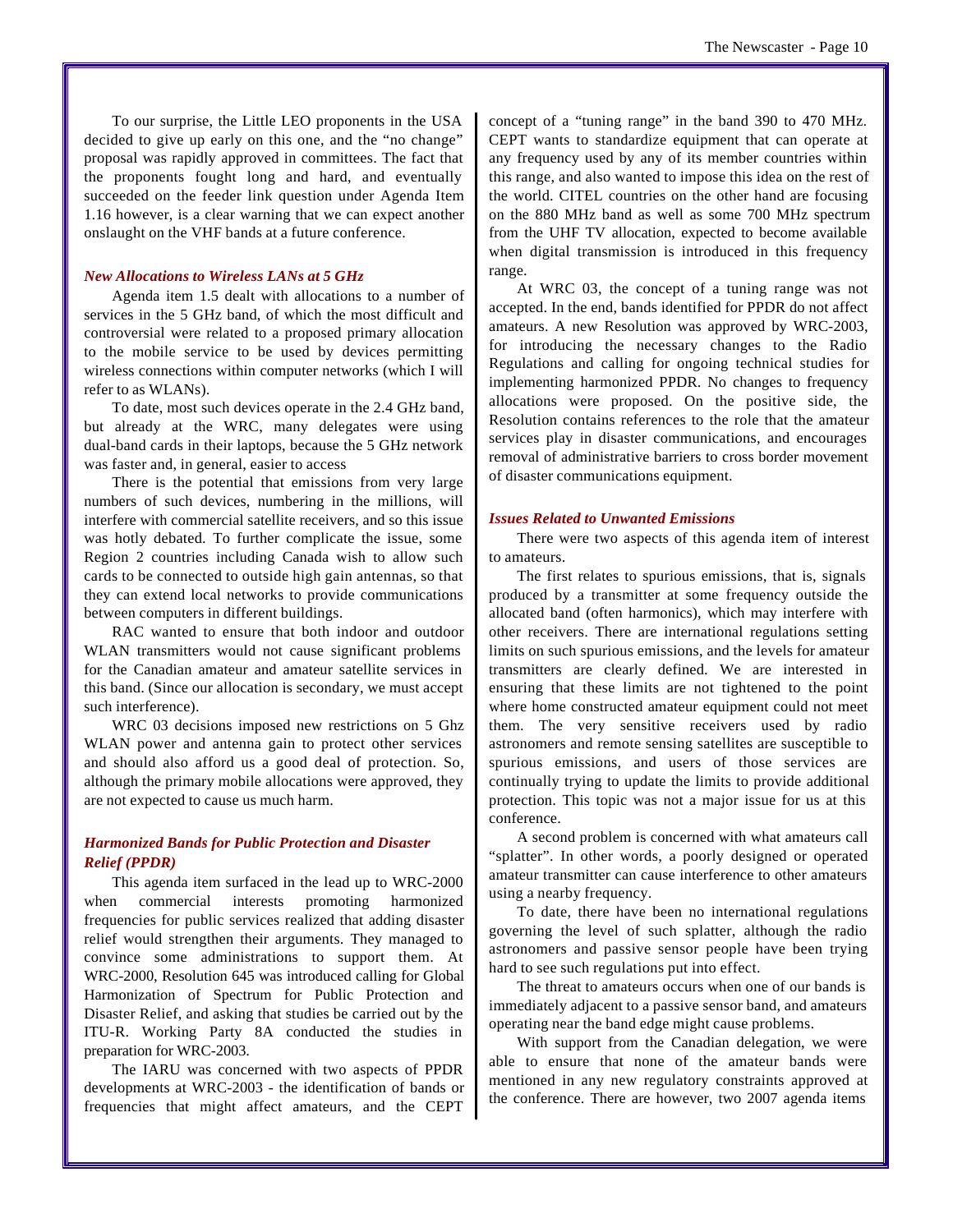related to ongoing studies of such band pairs, and these should be monitored in the ITU-R

#### *Allocations and Regulatory Issues for the Space Science Services*

This agenda item proposed an allocation of up to 3 MHz, in the range below 1 GHz, for uplink control signals used in deep space operations. RAC's concern was the possibility of new allocations in the 144, 220, and 440 MHz bands.

A new allocation was discussed at the WRC, but at 260 MHz, to meet the needs of Russia and a few neighboring countries. Finland and Lithuania as well as the Arab countries opposed the allocation, but eventually their concerns were met and the allocation was approved. There are no adverse effects for amateur radio in Canada.

#### *Radio Navigation Satellite Service (RNSS) Issues*

The Radio Navigation Satellite Service, or RNSS, (better known to most people as GPS, or Global Positioning Systems), operates in several bands between 1100 and 1300 MHz. There are two other RNSS systems that occupy this band, the Russian GLONASS system, and a proposed new European system named GALILEO. The GALILEO allocation between 1260 and 1300 MHz (approved at WRC 2000) overlaps our amateur and amateur satellite allocations, but to date does not pose much of a threat.

However, other spectrum users such as airborne and ground based radars are more concerned.

The issue to be settled at this conference was, what limits or constraints, if any, should be placed on GPS and GALILEO satellites to protect the other services?

After much heated debate, it was agreed that existing GPS systems put into operation before 2000 would not be subject to constraints, but that limits would be imposed on all new systems.

From an amateur point of view, these new constraints will just provide a little extra protection for us as well, and so this decision was a positive one from RAC's point of view.

#### **From the Planning Chair: Glen, VE4GWN**



It seems like only yesterday I was at Field Day and I promised myself that

I would keep an ongoing note through the summer for the Newscaster. I didn't and I know that Derek is waiting for me to write this, and to let you know how far behind I am, tomorrow I'm off to the MARM hamfest.

This summer I have been on the go with personal things, and haven't been able to do as much with this hobby

as I would have liked, but such is life. I will say that by what I have heard, things are going well without me. Field Day (I did attend this one) was a great success, my thanks to John VE4QV, and everyone who helped him with this event, I don't know who everyone was, therefore I will not list them and risk leaving someone out. The International Hamfest was a huge success, as was Camp 807 (although wet). The Manigotagen Amateur Radio Club is running a basic course, and their repeater is on the air. My hat is off to Ron VE4PL who has been the root of this. I know that Ron has had much help, mainly with the VE4TGN repeater (146.910-). David VE4DAR and his crew have been organizing the Prairie Dog Central DXpedition. This is NOT a WARC event, but I know that many WARC members (my self included I hope) will be joining David on this trip. Mark VE4MAB has been keeping the WARC web page up to date <http://www.ve4.net/warc>

I have sent out some e-mails trying to get programs for the upcoming year. I don't know if I will be keeping the planning chair (I hope to) but that is a different story. I'm not going to list what I have arranged here for two reasons: first is because it will leave me with little to write for the next Newscaster, and second is because I haven't received my conformation for October yet. The September 8th meeting will be a coffee meeting, and a chance to meet the new Board of Directors, and let us know what you hope for us to do this year. Mark (or who ever) will be there to take membership.

As normal I will ask for any ideas, or offers for meetings to let me know by e-mail: ve4gwn@rac.ca, phone: 831 8082, or on the VE4WPG repeater. I am looking for someone who can give a presentation on IRLP (history, interface ect) and APRS.

### **QTX~ By Derek, VE4HAY**

#### *Did you know -*

VE4UHF is now on the air in downtown Winnipeg!! Initial results are good, but does have some shadows in certain directions.. Power out is 25 watts into a 9db antenna 325 feet above local ground level.

 $\blacksquare$  Check this site for a good follow up to the Propagation presentation that VE4SN gave at the last two meetings.

<http://www.geocities.com/k2cddx/propagation.html>

Looking to practice your theory check out these sites from Australia

<Http://www.wiavic.org.au/edu/exams/novice.html> <Http://www.wiavic.org.au/edu/exams/novice2.html> <Http://www.wiavic.org.au/edu/exams/novice3.html> <Http://www.wiavic.org.au/edu/exams/aocp.html>